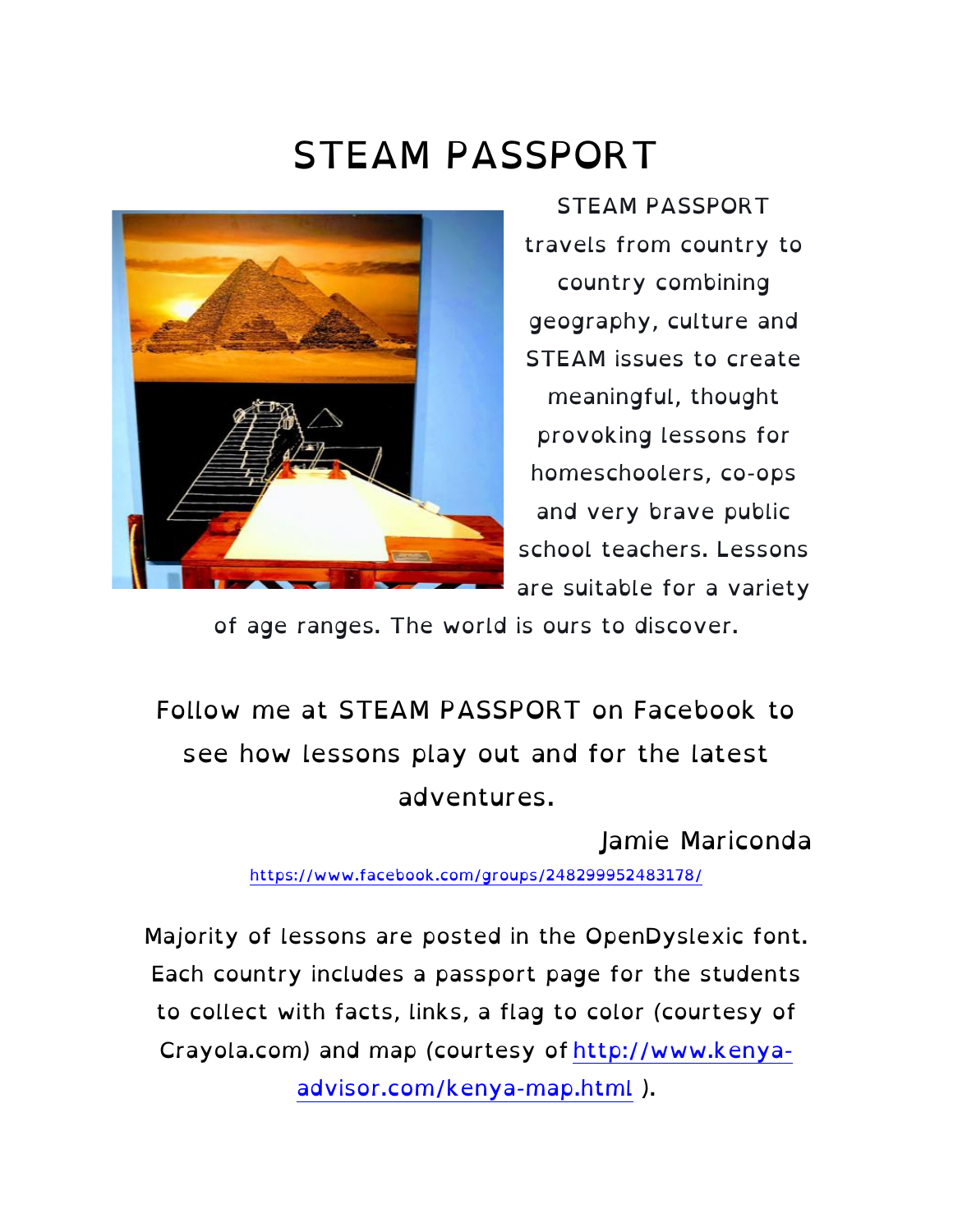# Welcome to The Republic Kenya

Head of State: President Mwai Kibaki Land Area: 582,650 sq. km Population: 49 million Currency: Kenyan Shilling (KSh) Capital city: Nairobi Languages: Official language: Swahili. English spoken widely Economics-50% of Kenyans live below the poverty line. There is 40% unemployment. Education: Best literacy rate on the continent. 87% educated however most graduates end up jobless. 80% percent of girls are not enrolled in school.

#### **STEM Passport Connection:**

There's a paradigm shift underway in Kenya. The digital revolution is disrupting 'business as usual' and causing historic transformation. Rapid smartphone adoption in Kenya, and the access it provides to digital social networks, has given the youth a platform for self-expression and civic participation in ways that having a real impact on elections, governance and accountability.

The majority of Kenyan's live in rural areas. Smart phones may have the power to transform the lives of Kenyans, who face problems such as lack of water, high unemployment, malnutrition, poor banking, unsafe elections, multiple languages, and poor education.

#### **Kenyan dance & music link:**

https://youtu.be/FOsmhDYVLYM https://youtu.be/Ms6JlVD8kJ4 https://youtu.be/AVTP3vU9MLE

The culture, language, dances and music of every tribe is different from each other. The drum is the most popular musical instrument used but bells, horns, guitar, flutes and whistles are also used.





#### **World Art Insight:**

The Massai Tribe of Africa has unique meanings for the colors of their jewelry and clothing ORANGE: hospitality, warmth, friendship, & generosity BLUE: Sky the sky provides water (rain) for the cows WHITE: Purity, health, holiness because it comes from the cows RED: danger, bravery, strength and unity. GREEN: The land provides food Also the protection of territory and being rooted in place

YELLOW: The sun sustaining life What do the colors you wear represent about you?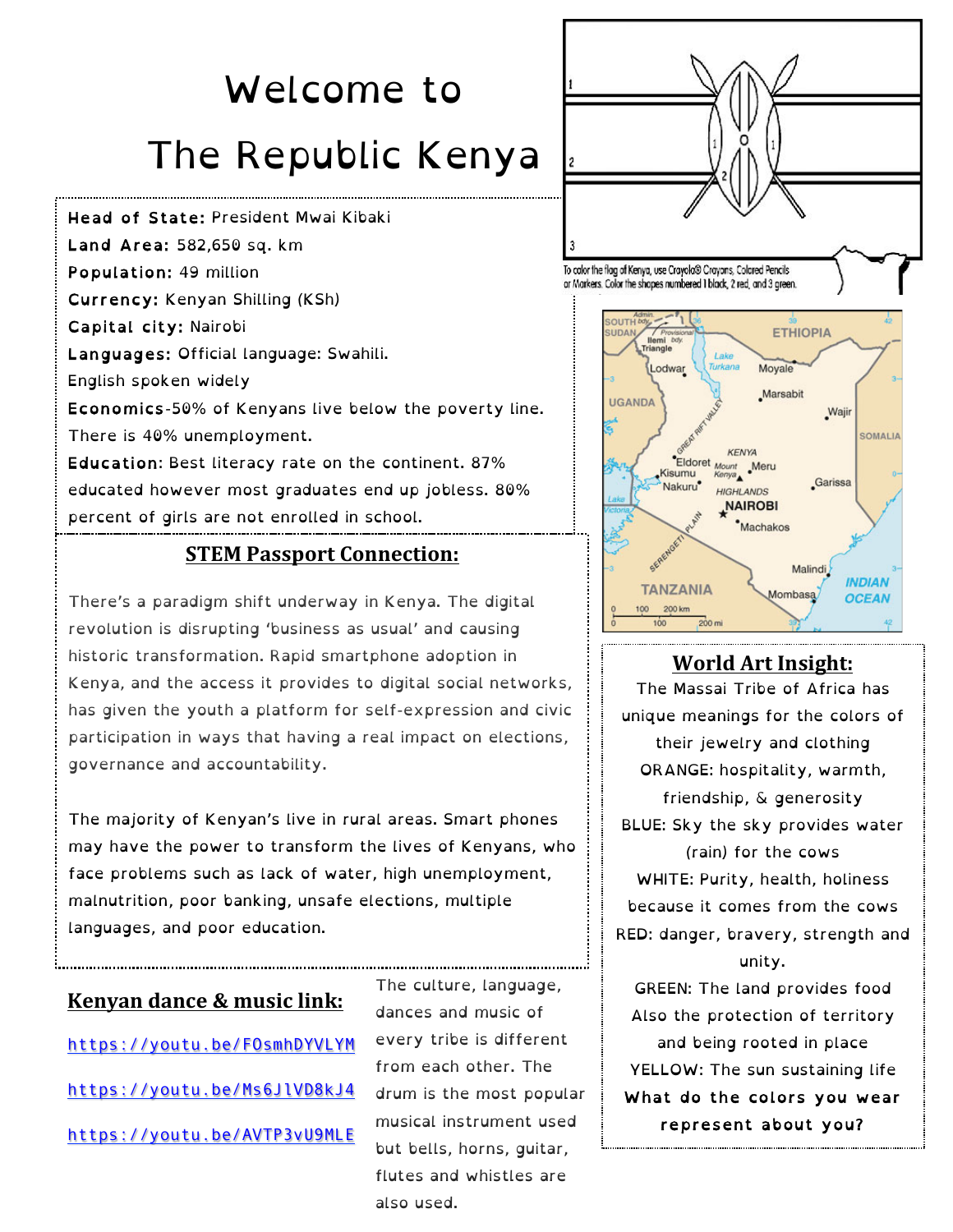# STEAM PASSPORT KENYA

### TECHNOLOGY Focus: Digital Revolution

Kenya was the first stop on our African journey because it contrasted traditional stereotypes about Africa with the reality of the modern continent. This is a lesson of hope and innovation. You may end up with a bunch of useless game apps or you may spark an idea that could save lives. Use the engineering cycle as the backbone of your talk when describing the project to the group.

Goal: Students will use the engineering process to brainstorm ideas for the digital revolution underway in Kenya.

Inspiration headline: https://www.newsweek.com/how-kenyabecame-cradle-africas-ict-innovation-534694

- 1- Ask: What are the problems? What are our constraints?
	- a. Extreme unemployment- most boys graduate but can not find jobs.
	- b. Limited banking
	- c. Scarcity of water
	- d. Corrupt Politicians
	- e. Diverse languages- English and Swahili plus at least 42 others
	- f. 80 % of girls are not enrolled in school
	- g. Majority of the population lives in rural areas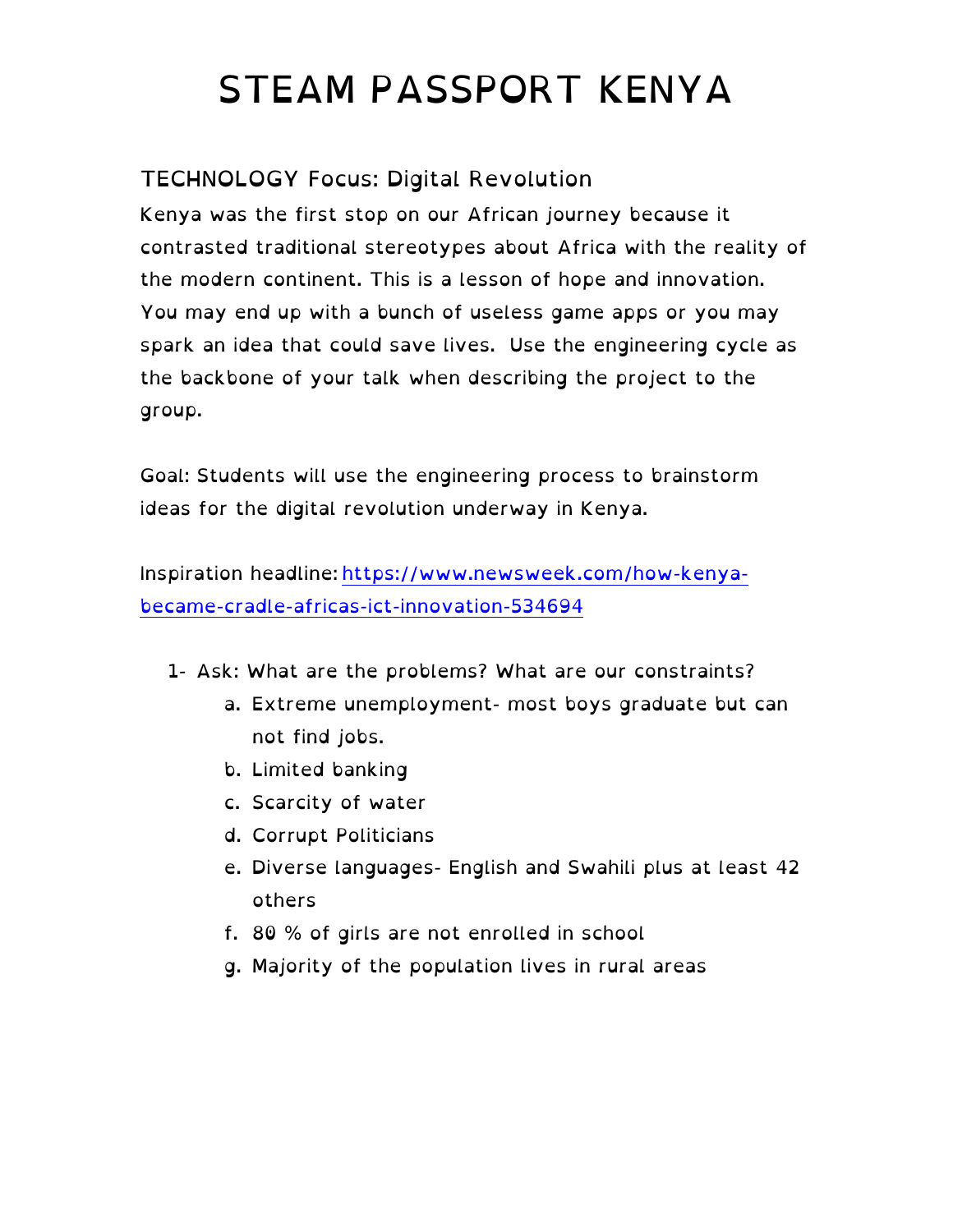- 2- Imagine: Brainstorm Ideas
	- a. Explain that there are no bad, silly, wrong ideas in brainstorming. We want to get all the ideas we can onto the page. If you are working with a large group or siblings this is a good time to stress kindness and not putting down others ideas.
	- b. Give the students the smart phone handouts. Explain that they can think inside and outside the phone (attachments). Give them as much time as you can to come up with ideas.

\*Students may have questions about the cost of cell phones and the availability of Wi-Fi. I don't let them in on these developments because I want to see if they consider them themselves.

Cell phone availbilty:

https://www.huffingtonpost.com/2015/04/20/africa-phonestudy\_n\_7081868.html

\$30 smart phone:

https://www.businessinsider.com/onyx-connect-making-30-dollarsmartphone-in-africa-2017-5

Wifi

https://www.cnn.com/2018/07/27/africa/googles-free-public-wi-fiafrica/index.html

https://www.newscientist.com/article/mg21729045-900-microsoft-bringssolar-wi-fi-to-rural-kenya/

3. Have students share their ideas. Explain that more ideas may come to them now that they have set their brains on this task. The next part of the engineering process would be developing their idea and testing. If they think they have an idea that could make an impact they should pursue it.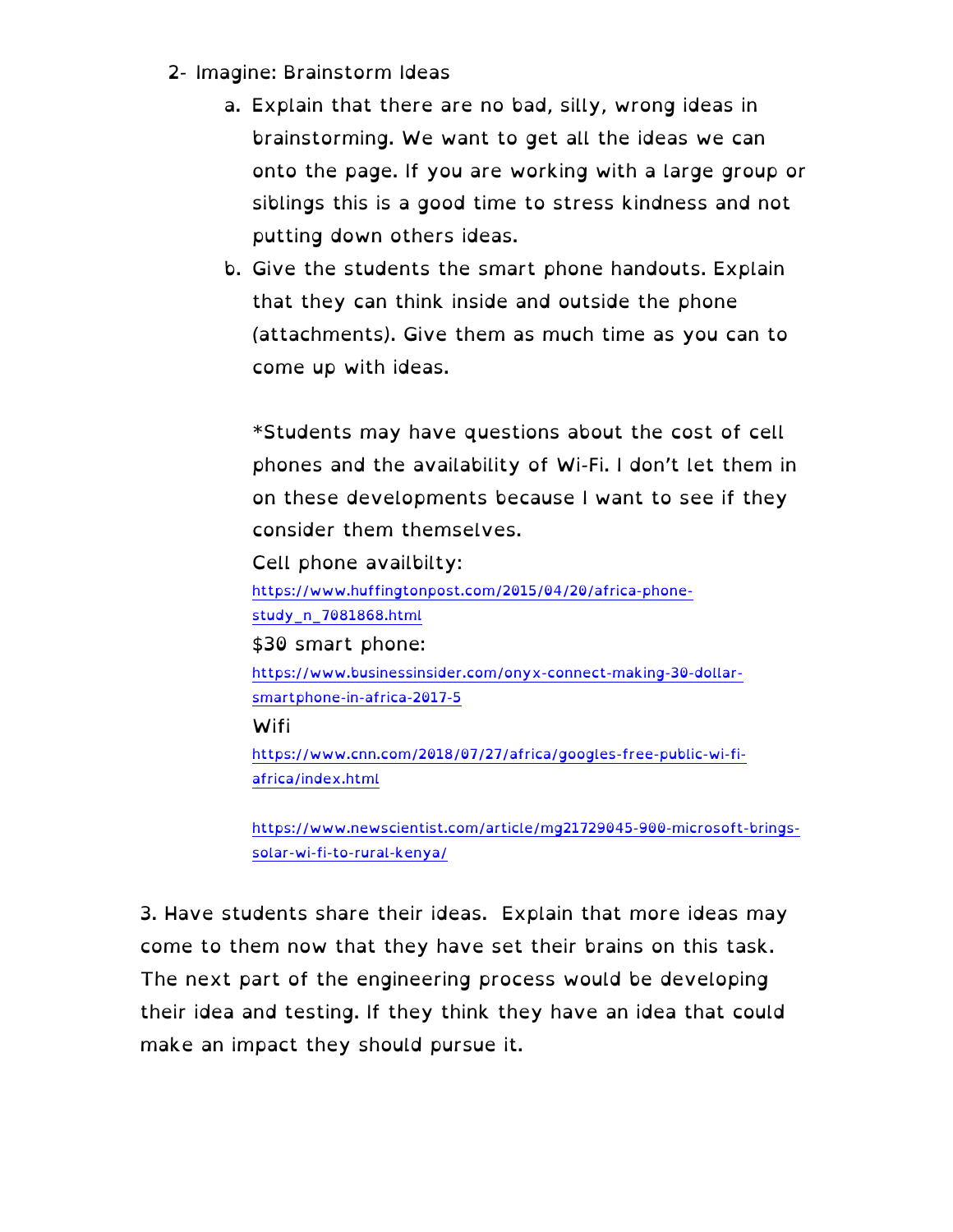# STEAM PASSPORT: KENYA

What can you add or invent to help improve life in Kenya?

### The Engineering Process

- 1. Ask: Identify the Problem
- 2. Research
- 3. Develop possible solutions
- 4. Select a solution
- 5. Create a Prototype
- 6. Test & Evaluate
- 7. Improve/redesign
- 8. Repeat



Engineered by: